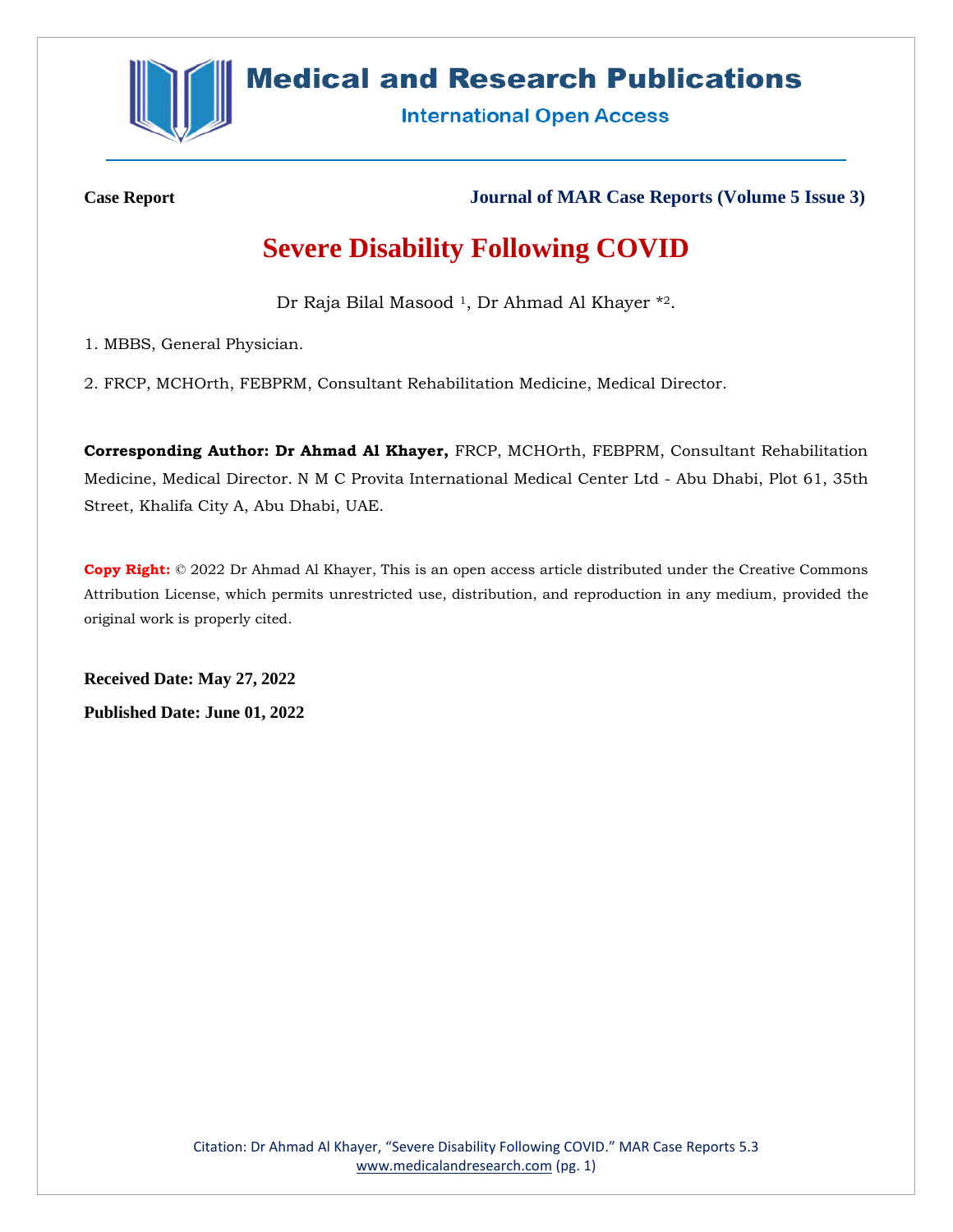#### *Abstract*

*Introduction: Severe respiratory syndrome coronavirus-2 (SARS CoV-2) has resulted in significant numbers of victims left with critical illness polyneuropathy. Some of them require post-acute rehabilitation until they are reinstated to pre-illness status. But there are some victims who fail to attain noticeable progress towards the road to recovery.*

*Objective: We present here a case of critical illness polyneuropathy (CIP) after COVID-19 infection that failed to recover from neurological manifestation despite more than one and a half year of inpatient intensive multidisciplinary rehabilitation* 

*Case presentation: A patient who developed CIP after contracting severe covid-19 infection with multiorgan failure was admitted to our facility for inpatient intensive rehabilitation. After more than a year and a half, there has been fractional to no improvement in his functional status.*

*Conclusion: Patients may not achieve any significant change in the status of their neurological deficit caused by COVID 19. The cost of these acquired disabilities may need to be accounted for in healthcare planning.*

### **Introduction**

Neurological presentations are common following viral infections. These can be minor (anosmia, myalgia, myositis) or major (peripheral neuropathy, Gullian Barre Syndrome, multisystem inflammatory syndrome, dysautonomia etc) (Beghi E, 2020)

Since late 2019, we have been facing severe respiratory syndrome coronavirus-2 (SARS CoV-2), which has caused a huge number of acute disease presentations as well as long lasting symptoms. These are now being popularized as long covid, long-haul covid or the synonymous terms; all of which in most of the instances encompass aforementioned post-viral illness effects with varying degree of involvement or overlap. While most of these symptoms may allay after some time or may become a part of sufferer's tolerance, some post-viral effects may leave the victim with severe debilitating conditions like functional disability. Here, we are presenting a case with the similar post-covid condition that has resulted in victim having severe functional disability that failed to respond to multidisciplinary rehabilitation for more than a year and a half. (Notz, (2021).) The consent of the patient was obtained to report this case, in addition to the approval of the Institute Regional Ethics Committee.

> Citation: Dr Ahmad Al Khayer, "Severe Disability Following COVID." MAR Case Reports 5.3 [www.medicalandresearch.com](http://www.medicalandresearch.com/) (pg. 2)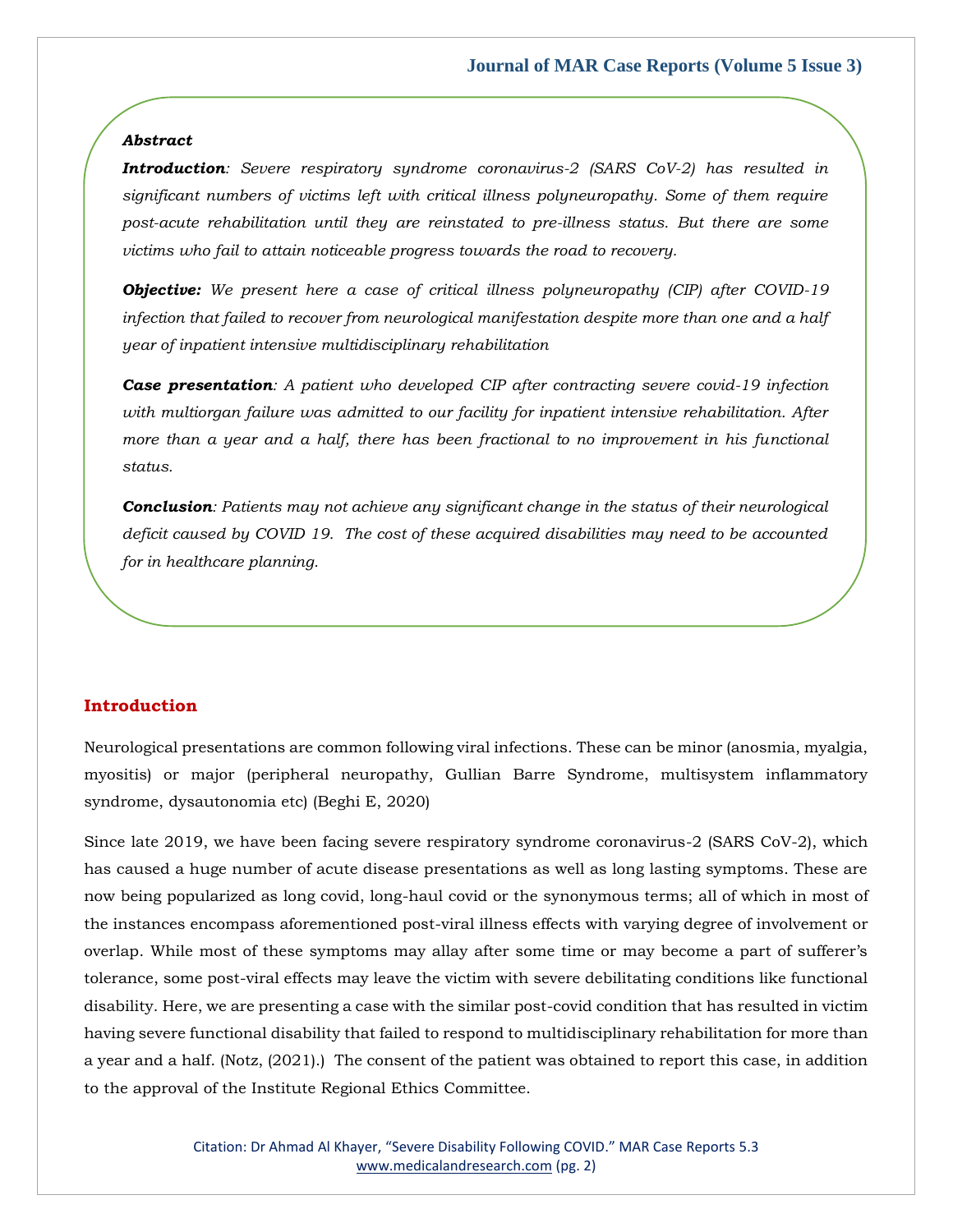## **Case presentation**

A 66-years-old male with no prior history of diabetes mellitus, hypertension, dyslipidemia, or neurological deficits, presented to the emergency department of a tertiary care hospital after progressively increasing shortness of breath and running high grade fever along with myalgia. Upon further work up, he was diagnosed with severe COVID-19 pneumonia and was admitted for further care in an ICU. A few days later, he progressed to acute respiratory failure and was therefore intubated and connected with mechanical ventilation. He was, later, tracheostomized after failed weaning attempts. His hospital stay was complicated by multiorgan failure (MOF) indicated by respiratory failure and renal shut down, septic shock, and ventilator associated pneumonia (VAP) with Klebsiella pneumoniae bacteremia.

Furthermore, he developed acute kidney injury (AKI) that required continuous renal replacement therapy (CRRT). This was changed to regular hemodialysis via intrajugular (IJ) line, which he was liberated from after a month. During his stay, he had acquired stage 4 to unstageable pressure injuries mainly corresponding to sacral area. One month later, he was transferred to our facility for wound care management and for intensive rehabilitation with a diagnosis of critical illness polyneuropathy (CIP). In our facility he was weaned off the ventilator and was subjected to an intensive inpatient rehabilitation program for his CIP. Nerve conduction studies (NCS) confirmed the CIP. One year later, his neurophysical status hasn't changed, which means he continued to be bedbound with no purposeful movement and complete dependence for activities of daily living (ADLs).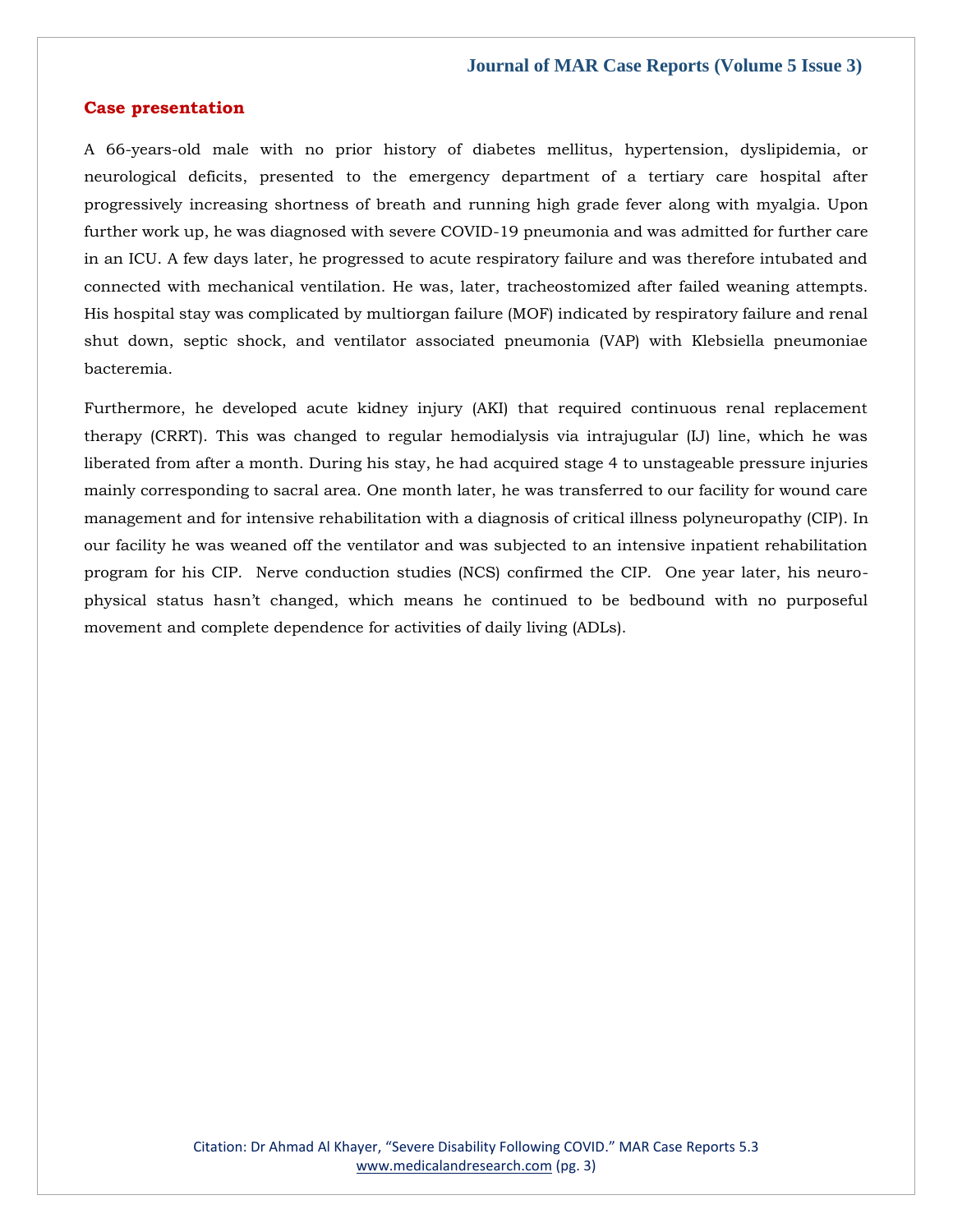## **Journal of MAR Case Reports (Volume 5 Issue 3)**

| Nerve            | Site           | Lat.  | Duration          | Amp     | Area   | Seg                      | Dis  | Int  | <b>NCV</b> | CCV | N.D.                     | Temperature |
|------------------|----------------|-------|-------------------|---------|--------|--------------------------|------|------|------------|-----|--------------------------|-------------|
| (motor)          |                | (ms)  | (m <sub>S</sub> ) | (uV)    | (mVms) |                          | (mm) | (ms) | (m/s)      |     |                          |             |
| Median (left)    | Wrist          | 3.9ms | 3.0               | 580.0uV | 0.7    | Wrist                    |      | 3.9  |            |     | $\overline{\phantom{a}}$ | 31.3        |
| Median (left)    | Elbow          |       |                   | Absent  |        | Wrist-Elbow              |      |      |            |     | $\overline{\phantom{a}}$ |             |
| Median(right)    | Wrist          | 3.6   | 5.7               | 990     | 2.8    | Wrist                    |      | 3.6  |            |     | $\overline{\phantom{a}}$ | 31.3        |
| Median(right)    | Elbow          | 7.9   | 5.8               | 790     | 2.0    | Wrist-Elbow              | 240  | 4.3. | 55.8       |     | $\overline{\phantom{a}}$ |             |
| Ulnar (left)     | Wrist          | 2.7   | 5.2               | 1.4     | 3.3    | Wrist                    |      | 2.7  |            |     | $\overline{\phantom{a}}$ |             |
| Ulnar (left)     | Elbow          | 8.1   | 4.8               | 930     | 2.5    | Wrist-Elbow              | 250  | 5.5  | 45.8       |     | $\overline{\phantom{a}}$ |             |
| Ulnar (left)     | Axilla         | 10.3  | 5.2               | 890     | 2.7    | Elbow-Axilla             | 100  | 2.1  | 46.9       |     | $\overline{\phantom{a}}$ |             |
| Ulnar (right)    | Wrist          |       |                   | Absent  |        | Wrist                    |      |      |            |     |                          | 31.3        |
| Ulnar (right)    | Elbow          |       |                   | Absent  |        | Wrist-Elbow              |      |      |            |     |                          |             |
| Ulnar (right)    | Axilla         |       |                   | Absent  |        | Elbow-Axilla             |      |      |            |     |                          |             |
| Peroneal (left)  | Ankle          |       |                   | Absent  |        | Ankle                    |      |      |            |     |                          | 31.2        |
| Peroneal (left)  | Head of fibula |       |                   | Absent  |        | Anklehead of fibula      |      |      |            |     |                          |             |
| Peroneal (left)  | popliteal      |       |                   | Absent  |        | Head of fibula-popliteal |      |      |            |     |                          |             |
| Peroneal (right) | Ankle          |       |                   | Absent  |        | Ankle                    |      |      |            |     |                          | 31.2        |
| Peroneal (right) | head of fibula |       |                   | Absent  |        | Anklehead of fibula      |      |      |            |     |                          |             |
| Peroneal (right) | popliteal      |       |                   | Absent  |        | Head of fibula-popliteal |      |      |            |     |                          |             |
| Tibial (left)    | Ankle          |       |                   | Absent  |        | Ankle                    |      |      |            |     |                          | 31.3        |
| Tibial (left)    | Popliteal      |       |                   | Absent  |        | AnklePopliteal           |      |      |            |     |                          |             |
| Tibial (right)   | Ankle          |       |                   | Absent  |        | Ankle                    |      |      |            |     |                          | 31.3        |
| Tibial (right)   | Popliteal      |       |                   | Absent  |        | AnklePopliteal           |      |      |            |     |                          |             |

### **Motor Nerve conduction study**

#### **Sensory Nerve Conduction Study**

| Nerve             | Site     | Lat. | Duration | Amp    | Area   | Seg        | Dis  | Int  | <b>NCV</b> | CCV | N.D. | Temperature |
|-------------------|----------|------|----------|--------|--------|------------|------|------|------------|-----|------|-------------|
| (Sensor)          |          | (ms) | (ms)     | (uV)   | (mVms) |            | (mm) | (ms) | (m/s)      |     |      |             |
| Median (left)     | Wrist    |      |          | Absent |        | Wrist      |      |      |            |     |      | 31.3        |
| Median (right)    | Wrist    | 2.4  | 3.1      | 6.1    | 0.5    | Wrist      | 130  | 2.4  | 53.3       |     |      | 31.3        |
| Ulnar (left)      | Wrist    | 2.3  | 3.0      | 6.9    | 0.1    | Wrist      | 110  | 2.3  | 48.7       |     |      | 31.3        |
| Ulnar (right)     | Wrist    |      |          | Absent |        | Wrist      |      |      |            |     |      | 31.3        |
| Radial (left)     | Forearm  | 1.8  | 2.5      | 8.8    | 0.5    | Forearm    | 100  | 1.8  | 54.3       |     |      | 31.3        |
| Radial (right)    | Forearm  |      |          | Absent |        | Forearm    |      |      |            |     |      | 31.3        |
| Sural (left)      | Mid-calf |      |          | Absent |        | Mid-calf   |      |      |            |     |      | 31.3        |
| Sural (right)     | Mid-calf |      |          | Absent |        | Mid-calf   |      |      |            |     |      | 31.2        |
| S.Peroneal (left) |          |      |          | Absent |        | Mid branch |      |      |            |     |      | 31.3        |
| S.Peroneal (right |          |      |          | Absent |        | Mid branch |      |      |            |     |      | 31.         |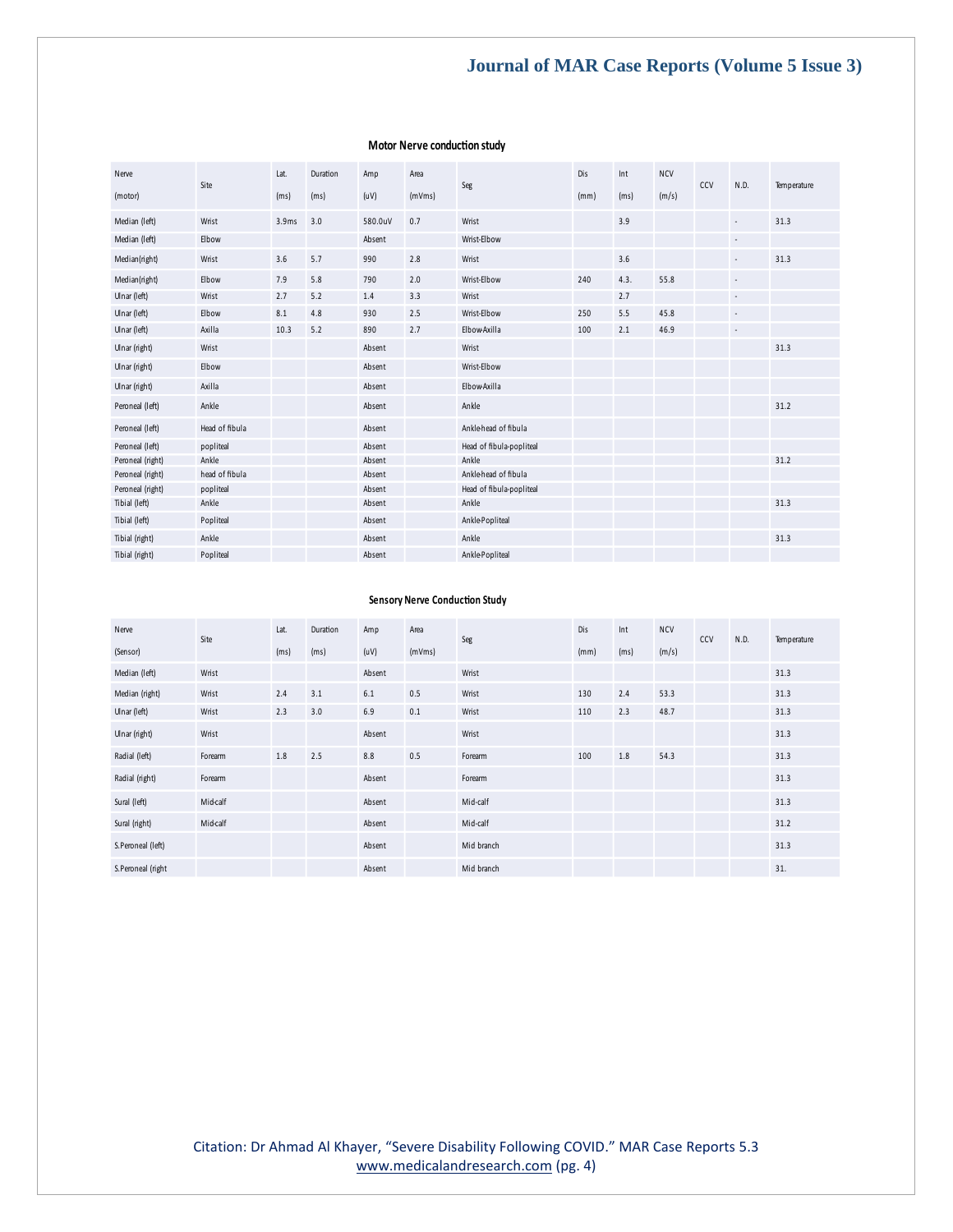## **Discussion**:

Coronavirus Disease 2019 (Covid-19) is an illness caused by severe respiratory syndrome coronavirus-2 (SARS CoV-2) that was first identified as an outbreak in the Wuhan, China. The first case report to WHO happened to be on December 31, 2021, and it was declared pandemic on March 11, 2020 (WHO Website, 2020). Since its emergence, it has undergone many genetic transformations manifested by varying degrees of pathogenicity, transmissibility, and disease manifestation. COVID-19 has largely been identified to cause mild to moderate disease to multiorgan failure; from respiratory failure requiring mechanical ventilation to acute kidney injury with dialysis dependance to severe disability manifested by severe neurological deficits one of which is critical illness neuropathy (WHO, n.d.) The burden caused by Covid-19 infection is not limited to acute health care providing facilities for managing acute presentations of the disease but extends its wings to those rehabilitation centers that deal with the repercussions it leaves on the recipients. Following the spread of infection, in addition to acute care hospitals, rehabilitation centers have seen a major influx of cases, which is out of proportion to usual presentations. Putting in other words, a proportion of those suffering from severe disease are left with severe neurological manifestation such a critical illness neuropathy requiring intensive rehabilitation program in facilities that are normally designed to withstand the burden of post-acute presentations like stroke, trauma victims, post-neurosurgical complications. On the top of that, the length of stay would vary from one sufferer to another. (Cabañes-Martínez L) (Moghimi N, 2021 Jun 28. ) Keeping that in consideration, there will be some, as represented by our case, with no benefit despite protracted course of intensive rehabilitation. Hence, resulting in prolonged occupancy of the resources, over burdening of already loaded system and possible unavailability of the resources for a potentially recoverable sufferer with severe disease. On the other hand, it will leave a proportion of people left alone with symptoms, which may add a miserable aspect to the life of sufferers.

Recently, a new term has been introduced which became popular with different synonyms few of which are long covid, persistence of covid, post-acute sequela of covid etc. (Raveendran, 2021) These terms largely define a wide array of post-covid presentations with a wide range of symptoms/conditions lasting beyond 12 weeks of initial negative COVID-19 RT-PCR, but no agreeable set of symptoms could be made. Rather the addition to the list of countable entities is increasing with increasing extent of disease and rising number of victims. Some theories have been tossed up in an attempt to describe the possible pathophysiological phenomena like antibody mediated immunological reaction, persistence of viral particles and vasculitis. (SJ., 2021) In addition to that, some presentation can be explained by persistence/progression of organ damage caused by the systemic illness like pulmonary fibrosis, kidney disease etc. While these phenomena, to some extent, explain the etiological basis of variety of presentations, it doesn't provide sole basis for each of the presentations. (Garg M, 2021 Jun 14. ) (Beghi E, COVID-19 Infection and Neurological Complications: Present Findings and Future Predictions., 2020)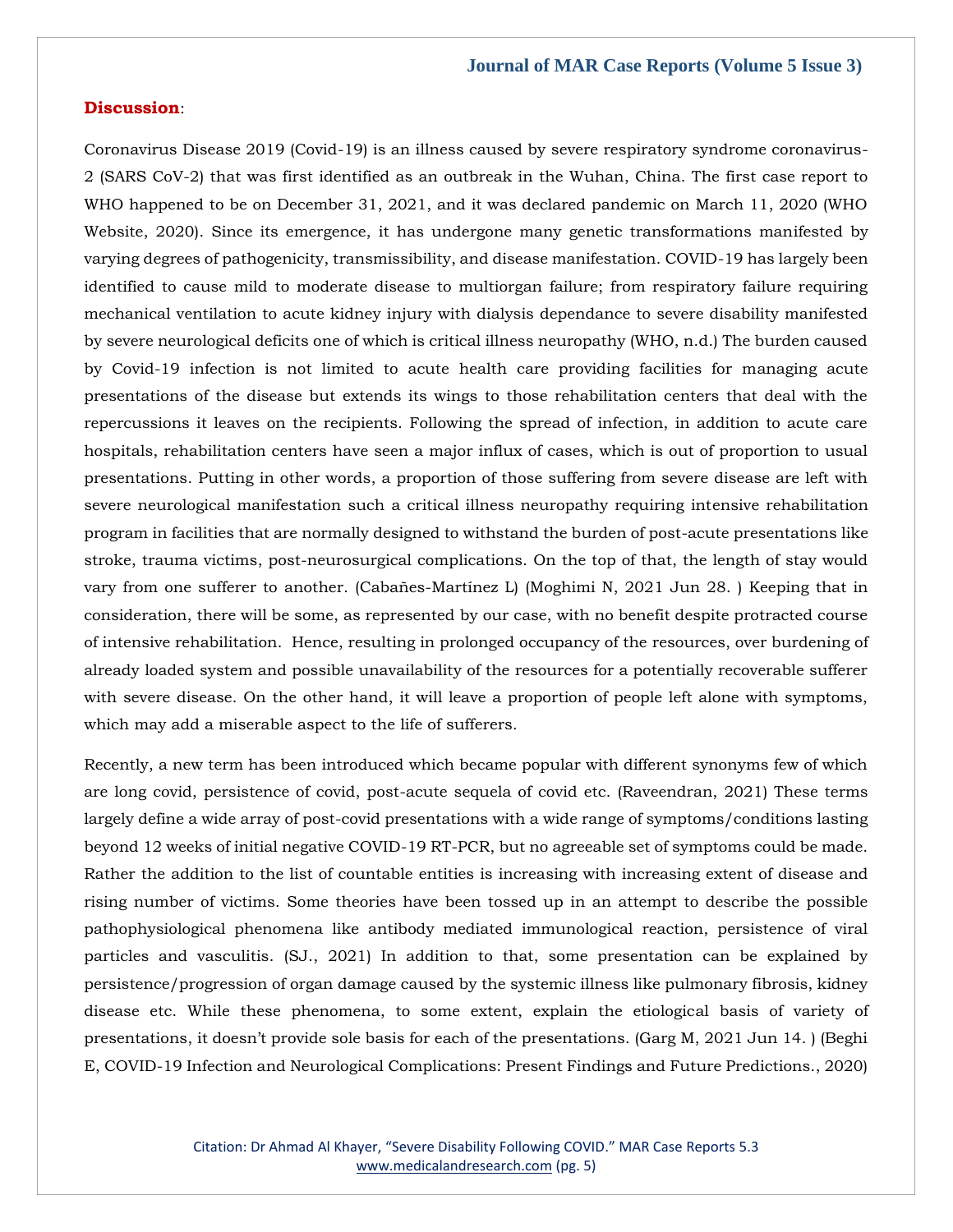## **Journal of MAR Case Reports (Volume 5 Issue 3)**

Furthermore, while long COVID (or synonymous terms) entity gave an umbrella term to embrace an increasing set of post covid presentations. Some of these presentations are more ominous/severe than those commonly encountered and one such condition is being faced by the case we presented; who recovered from the organ dysfunction but continued to have CIP that proved to be refractory to multidisciplinary rehabilitation. While our case (victim) fails to recover from the CIP, we wonder if it is really a case of extreme critical illness neuropathy that failed to respond to conventional intensive multidisciplinary rehabilitation for a protracted period (more than a year and a half) or it is chronic subsidiary of direct viral effect that has resulted in disability.

In the case presented here, the victim with severe rehabilitation-refractory neurological disability heralds a section of unreported victims of similar type who either couldn't stay in the hospital to be reported, couldn't get a chance to get a space at a rehabilitative facility, or went unnoticed due to lack of healthcare resources. It is important to highlight the presence of such patients because of the severity of the complication and the burden on the healthcare system it may cause in coming days.

## **Conclusion**

The pandemic is still progressing all over the world. The number of victims is growing too. Some patients may have severe physical disability and the healthcare and the social service systems may need to be prepared for the consequences. Additionally, the healthcare practices may need to be prepared to follow up COVID victims with severe complications related to immobility such as contractures, pressure ulcers, infections, and mood disorders. Last but not the least, we may need to be prepared to manage the growing disability that could be hiding under the carpet of post-covid sequela.

## **References**

1. [Q. N. \(14 August 2020\). Quirin Notz1 · Christopher Lotz1 · Johannes Herrmann1 · Marius Vogt2 ·](https://www.google.com/search?q=Quirin+Notz1+%C2%B7+Christopher+Lotz1+%C2%B7+Johannes+Herrmann1+%C2%B7+Marius+Vogt2+%C2%B7+Tobias+Schlesinger1+%C2%B7+Markus+Kredel1+%C2%B7.&sxsrf=ALiCzsam6qZKKg9faqsXFi_dPhtY4IZrjQ%3A1653892865905&ei=AWeUYqXsNpjt2roP1NOJkA0&ved=0ahUKEwjl8JKGz4b4AhWYtlYBHdRpAtIQ4dUDCA4&oq=Quirin+Notz1+%C2%B7+Christopher+Lotz1+%C2%B7+Johannes+Herrmann1+%C2%B7+Marius+Vogt2+%C2%B7+Tobias+Schlesinger1+%C2%B7+Markus+Kredel1+%C2%B7.&gs_lcp=Cgdnd3Mtd2l6EAwyBwgjEOoCECcyBwgjEOoCECcyBwgjEOoCECcyBwgjEOoCECcyBwgjEOoCECcyBwgjEOoCECcyBwgjEOoCECcyBwgjEOoCECcyBwgjEOoCECcyBwgjEOoCECdKBAhBGABKBAhGGABQtwFYtwFgxwdoAXABeACAAQCIAQCSAQCYAQCgAQGgAQKwAQrAAQE&sclient=gws-wiz)  [Tobias Schlesinger1 · Markus Kredel1 ·.](https://www.google.com/search?q=Quirin+Notz1+%C2%B7+Christopher+Lotz1+%C2%B7+Johannes+Herrmann1+%C2%B7+Marius+Vogt2+%C2%B7+Tobias+Schlesinger1+%C2%B7+Markus+Kredel1+%C2%B7.&sxsrf=ALiCzsam6qZKKg9faqsXFi_dPhtY4IZrjQ%3A1653892865905&ei=AWeUYqXsNpjt2roP1NOJkA0&ved=0ahUKEwjl8JKGz4b4AhWYtlYBHdRpAtIQ4dUDCA4&oq=Quirin+Notz1+%C2%B7+Christopher+Lotz1+%C2%B7+Johannes+Herrmann1+%C2%B7+Marius+Vogt2+%C2%B7+Tobias+Schlesinger1+%C2%B7+Markus+Kredel1+%C2%B7.&gs_lcp=Cgdnd3Mtd2l6EAwyBwgjEOoCECcyBwgjEOoCECcyBwgjEOoCECcyBwgjEOoCECcyBwgjEOoCECcyBwgjEOoCECcyBwgjEOoCECcyBwgjEOoCECcyBwgjEOoCECcyBwgjEOoCECdKBAhBGABKBAhGGABQtwFYtwFgxwdoAXABeACAAQCIAQCSAQCYAQCgAQGgAQKwAQrAAQE&sclient=gws-wiz)

2. [Q. N. \(2020\). Severe neurological complications in critically ill COVID 19 patients. Journal of](https://www.google.com/search?q=Severe+neurological+complications+in+critically+ill+COVID+19+patients&sxsrf=ALiCzsbG7_NtGGv5nJPxS4YHO6BxmjTwkg%3A1653892841405&ei=6WaUYoKTGLKC2roP8_ecqAQ&ved=0ahUKEwjCq7v6zob4AhUygVYBHfM7B0UQ4dUDCA4&oq=Severe+neurological+complications+in+critically+ill+COVID+19+patients&gs_lcp=Cgdnd3Mtd2l6EAwyBAgjECc6BwgjEOoCECdKBAhBGABKBAhGGABQ0gJY0gJgjAZoAXABeACAAWiIAWiSAQMwLjGYAQCgAQGgAQKwAQrAAQE&sclient=gws-wiz)  [Neurology \(2021\) 268:1576](https://www.google.com/search?q=Severe+neurological+complications+in+critically+ill+COVID+19+patients&sxsrf=ALiCzsbG7_NtGGv5nJPxS4YHO6BxmjTwkg%3A1653892841405&ei=6WaUYoKTGLKC2roP8_ecqAQ&ved=0ahUKEwjCq7v6zob4AhUygVYBHfM7B0UQ4dUDCA4&oq=Severe+neurological+complications+in+critically+ill+COVID+19+patients&gs_lcp=Cgdnd3Mtd2l6EAwyBAgjECc6BwgjEOoCECdKBAhBGABKBAhGGABQ0gJY0gJgjAZoAXABeACAAWiIAWiSAQMwLjGYAQCgAQGgAQKwAQrAAQE&sclient=gws-wiz)–1579.

3. [\(2020, March\). Retrieved from WHO Website: https://www.who.int/director](file:///C:/Users/Arief%20Mahimudh/Desktop/MAY/3.%20(2020,%20March).%20Retrieved%20from%20WHO%20Website:%20https:/www.who.int/director-general/speeches/detail/who-director-general-s-opening-remarks-at-the-media-briefing-on-covid-19---11-march-2020)[general/speeches/detail/who-director-general-s-opening-remarks-at-the-media-briefing-on-covid-19---](file:///C:/Users/Arief%20Mahimudh/Desktop/MAY/3.%20(2020,%20March).%20Retrieved%20from%20WHO%20Website:%20https:/www.who.int/director-general/speeches/detail/who-director-general-s-opening-remarks-at-the-media-briefing-on-covid-19---11-march-2020) [11-march-2020](file:///C:/Users/Arief%20Mahimudh/Desktop/MAY/3.%20(2020,%20March).%20Retrieved%20from%20WHO%20Website:%20https:/www.who.int/director-general/speeches/detail/who-director-general-s-opening-remarks-at-the-media-briefing-on-covid-19---11-march-2020)

[4. Beghi E, F. V. \(2020\). COVID-19 Infection and Neurological](https://www.google.com/search?q=COVID-19+Infection+and+Neurological+Complications%3A+Present+Findings+and+Future+Predictions%2C+Neuroepidemiology&sxsrf=ALiCzsY3_RSZYjRFa-auVY0zflQYt3ZgCA%3A1653892827955&ei=22aUYovvOfe32roP0O6OiAk&ved=0ahUKEwjLyIb0zob4AhX3m1YBHVC3A5EQ4dUDCA4&oq=COVID-19+Infection+and+Neurological+Complications%3A+Present+Findings+and+Future+Predictions%2C+Neuroepidemiology&gs_lcp=Cgdnd3Mtd2l6EAwyBwgjEOoCECcyBwgjEOoCECcyBwgjEOoCECcyBwgjEOoCECcyBwgjEOoCECcyBwgjEOoCECcyBwgjEOoCECcyBwgjEOoCECcyBwgjEOoCECcyBwgjEOoCECdKBAhBGABKBAhGGABQpAFYpAFg2ARoAXABeACAAQCIAQCSAQCYAQCgAQGgAQKwAQrAAQE&sclient=gws-wiz) Complications: Present Findings and [Future Predictions, Neuroepidemiology. 2020;54\(5\):364-369. doi:10.1159/000508991.](https://www.google.com/search?q=COVID-19+Infection+and+Neurological+Complications%3A+Present+Findings+and+Future+Predictions%2C+Neuroepidemiology&sxsrf=ALiCzsY3_RSZYjRFa-auVY0zflQYt3ZgCA%3A1653892827955&ei=22aUYovvOfe32roP0O6OiAk&ved=0ahUKEwjLyIb0zob4AhX3m1YBHVC3A5EQ4dUDCA4&oq=COVID-19+Infection+and+Neurological+Complications%3A+Present+Findings+and+Future+Predictions%2C+Neuroepidemiology&gs_lcp=Cgdnd3Mtd2l6EAwyBwgjEOoCECcyBwgjEOoCECcyBwgjEOoCECcyBwgjEOoCECcyBwgjEOoCECcyBwgjEOoCECcyBwgjEOoCECcyBwgjEOoCECcyBwgjEOoCECcyBwgjEOoCECdKBAhBGABKBAhGGABQpAFYpAFg2ARoAXABeACAAQCIAQCSAQCYAQCgAQGgAQKwAQrAAQE&sclient=gws-wiz)